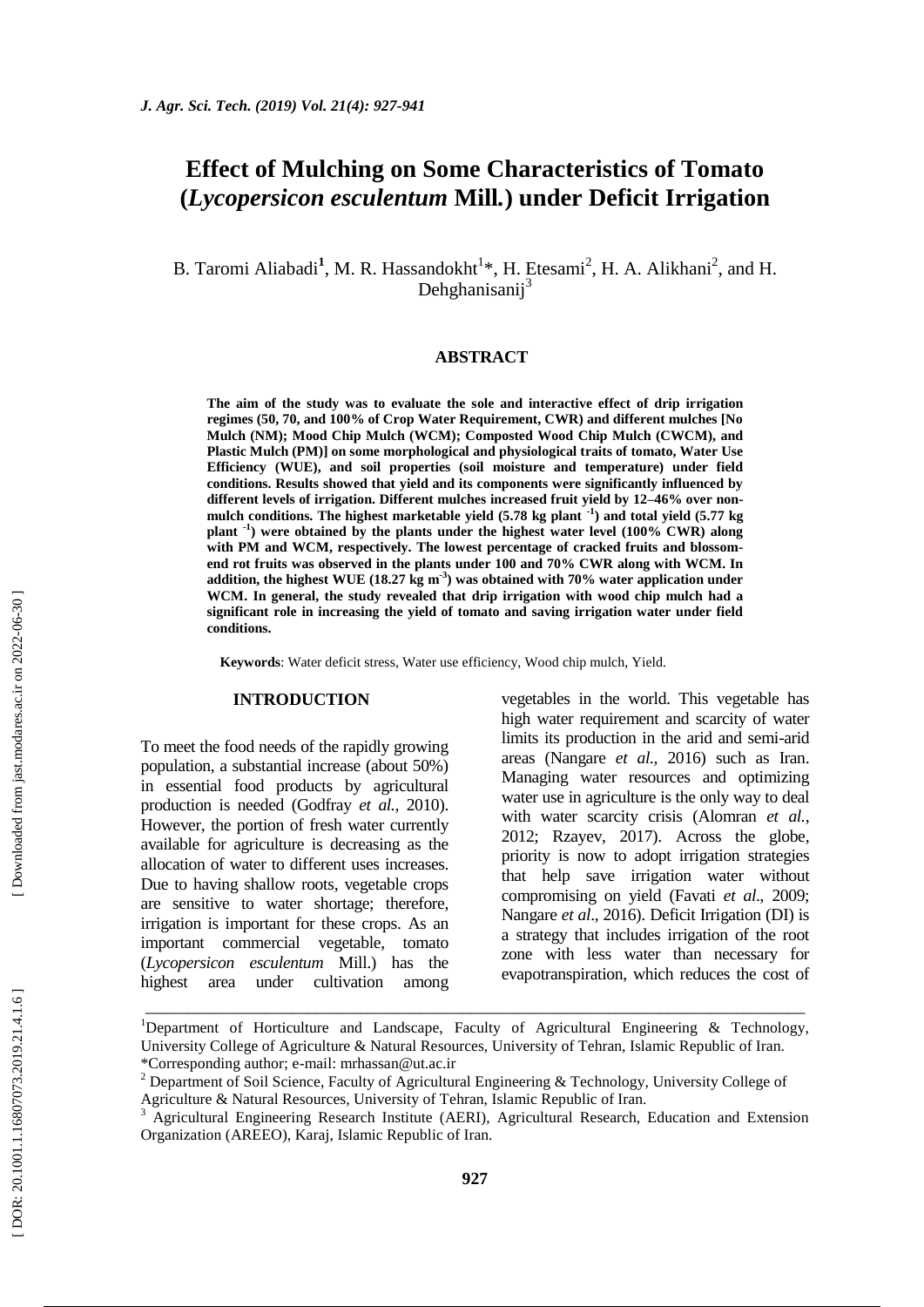water production and consumption (Zegbe-Domınguez *et al.*, 2003). The DI influence on water productivity and quality traits of tomato plant and other plants at various growth stages has been previously investigated (Mousavi *et al.,* 2010; Nangare *et al*., 2016).

Mulching (organic and inorganic) is also an appropriate approach to enhance efficiency level of irrigation (Khurshid *et al.*, 2006; Sarkar and Singh, 2007). Many studies have been conducted to experiment the effect of mulch on yield improvement of many crops in different agro -climatic regions and soil conditions (Li *et al.*, 2004). Tomato is also suited to drip irrigation in combination with the different types of mulches (Ngouajio *et al.*, 2007), but little work has been performed to study the interactive effects of deficit drip irrigation and different mulches, especially wood chip mulch, on crop yield and Water Use Efficiency (WUE) of vegetable crops such as tomato in semiarid lands of Iran. In India, in a study by Mukherjee *et al*. (2010), the effect of irrigation frequencies and mulches on tomato growth indices and WUE was evaluated. The researchers showed that mulches can be used to improve crop performance and can be a good option for using water resources effectively without significantly reducing the crop yield. Identifying critical irrigation stage of crops and irrigation scheduling based on crop water status seem to be the most effective way to improve WUE (Ngouajio *et al.*, 2007). Therefore, a better understanding of the relationship among soil water scarcity, physiological manifestations, and fruit yields should enable growers to effectively manage irrigation water (Renquist and Reid, 2001).

The objectives of the study were to determine the sole and interactive effect of deficit drip irrigation with mulching treatments on some characteristics of tomato under field production system and to compare mulch materials with respect to water conservation in the culture of tomato under supplementary irrigation. In addition, their effects on soil moisture and temperature and WUE were also assayed.

#### **MATERIALS AND METHOD S**

# **Experimental Site and Climatic Conditions**

The study was carried out for five months (from May 22 to October 23 in 2015) at the research farm of University of Tehran, Karaj, Iran (latitude: 35 ◦ 044' N, longitude: 50 ◦ 54' E, elevation of 1,234.44 m). No rainfall occurred throughout the season. The mean annual precipitation in the area is 247.3 mm per year. More than 70% of the total annual rainfall falls only in November and December. The mean annual air temperature and the average temperature of winter and summer are about 24.4, 20.8, and 34.6 °C, respectively.

# **Soil Sampling and Analysis**

Before starting the experiment, soil samples (five soil cores) were collected from 0 -30 cm depth from each plot and then pooled together to characterize the soil characteristics after being air -dried and sieved (2 mm mesh sieve). This soil had Field Capacity (FC) of 21.3%, Permanent Welting Point (PWP) of 11.45%, pH of 7.7, texture of clay loam, Organic Carbon (OC) of 6.4  $g$  kg<sup>-1</sup>, soil bulk density of 1.41  $g$  cm<sup>-</sup> <sup>3</sup>, Electrical Conductivity (EC) of 1.42 dS m<sup>-</sup> <sup>1</sup>, total Nitrogen  $(N_{\text{tot}})$  of 0.09 g  $\text{kg}^{-1}$ , available Phosphorus ( $P_{\text{avail}}$ ) of 53.1 mg kg<sup>-1</sup>, iron (Fe) of  $7.5 \text{ mg kg}^{-1}$ , Zinc (Zn) of 2.34 mg  $\text{kg}^{-1}$ , Copper (Cu) of 2.28 mg  $\text{kg}^{-1}$ , Manganese (Mn) of 2.32 mg  $kg^{-1}$ , available potassium  $(K_{\text{avail}})$  of 390 mg  $\text{kg}^{-1}$ , and Calcium Carbonate Equivalent (CCE) of 87  $g kg^{-1}$ .

#### **Experimental Design and Treatments**

The experiment was laid out in a split plot design. The treatments were replicated three times. The three irrigation regimes (50, 70, and 100% of Crop Water Requirement, CWR)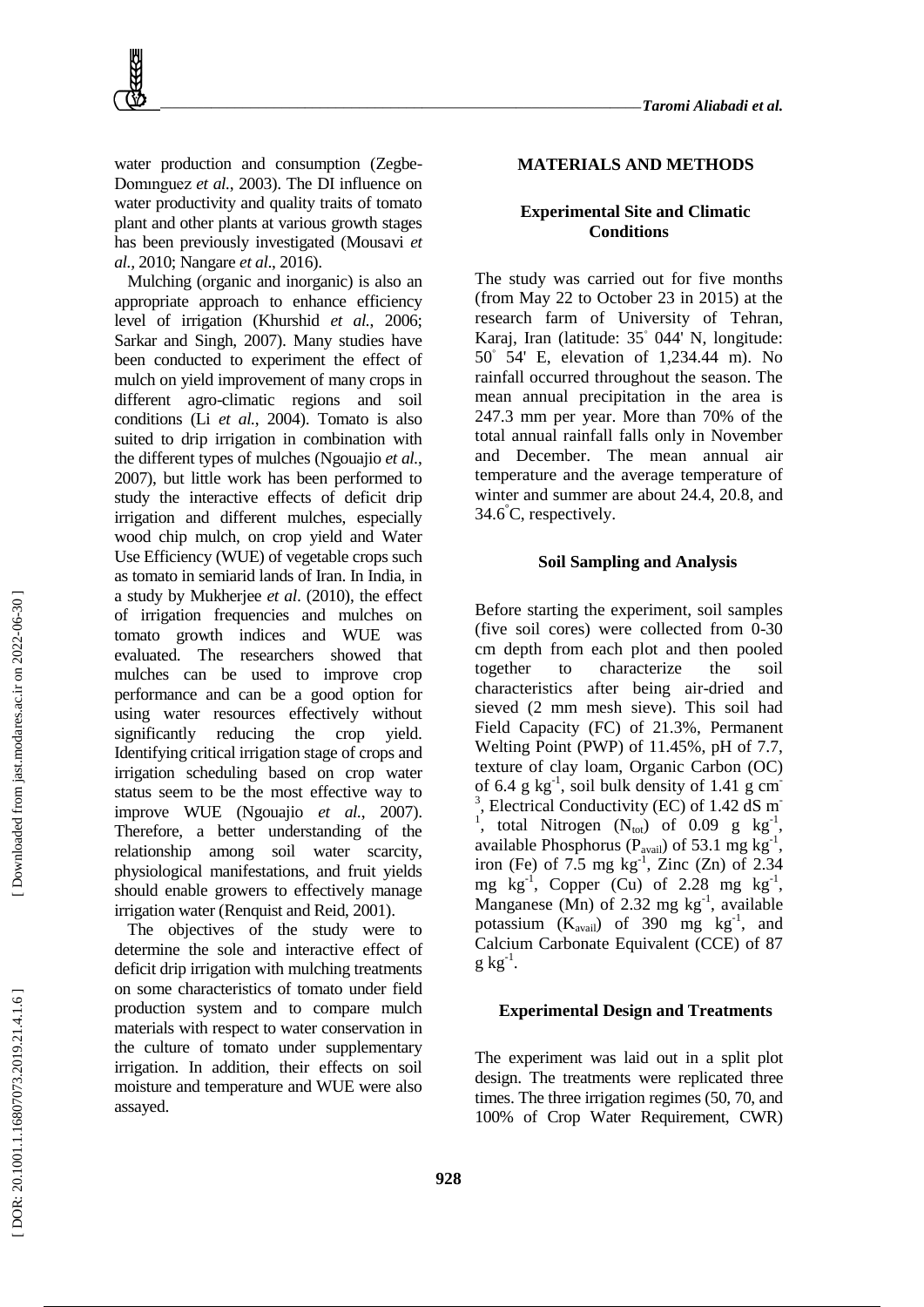were assigned to the main plots and the four mulch treatments [No Mulch (NM), Wood Chip Mulch (WCM), Composted Wood Chip Mulch (CWCM), and Plastic Mulch (PM)] were in the subplots. Each treatment combination was distributed randomly to minimize the effect of the difference between the plots. A week before transplanting, the experimental site was ploughed and harrowed to depth of 30 cm. According to the results of soil test, basal application of fertilizers was worked in the soil. The experimental plots were 2.5 m long and 0.5 m wide. There were 36 experimental plots. Tomato plants were planted at a spacing of 0.5 m in a plot. The space between plots was 1.5 m. The PM was placed after land preparation, marking out and laying drip irrigation lines before planting. Tomato (*Lycopersicon esculentum* Mill.) cultivar *Commodoro*, a high -yielding hybrid cultivar, was used in this study.Tomato plants were planted through holes made on the mulch. Other mulches were placed seven days after planting. The mulches were 10 cm thick and were spread to cover the whole cropped area.

## **Preparation of Wood Mulches**

Wastes or residual substances of apple trees were turned into wood chip by chopper equipment. Without making any change to them, these chips were used as one of the treatments in this study. Wood chip and compeletly decomposed cow manure were used as the primary substrate for composting. To increase composting speed, fungus *Phanerochaete chrysosporium* was used as inoculum to degrade wood chips. The inoculum of this fungus was prepared on sorghum grains according to the method described by Gaind *et al*. (2009). After 60 days of inoculation, the prapared compost was used as a treatment in this study. Some of the chemichal properties of this compost were determined following the standard procedure. This compost had  $EC$ , 1.63 dS m<sup>-1</sup>; pH, 7.5; Fe, 5600 mg kg<sup>-1</sup>; Zn, 98 mg kg<sup>-1</sup>; Mn, 410 mg kg<sup>-1</sup>; Cu, 16 mg kg<sup>-1</sup>; Ca, 2.8%; Mg, 2.13%; Na, 0.25%; K, 0.81%; P, 0.41%; OC, 31%; and N, 1.74%.

# **Deteminaton of Water Requirement for Drip -Irrigated Tomato**

In this study, a drip irrigation system was used. The water requirment of the tomato was determined according to the FAO Penman - Monteith method. Reference Evapotranspiration (ET<sub>o</sub>) was computed from meteorological data and the water requirment of tomato was determined after introducing a proper crop coefficient (Kc) for tomato plant. Meteorological data such as minimum and maximum temperature, minimum and maximum Relative Humidity (RH), Dew Point Temperature (DPT), wind speed at a height of 2 m, and daily sunshine hours were collected from a nearby weather station to determine *ET0*. Comparison of those graphs explicitly showed that there was no source of moisture other than irrigation in the study period. The *ET<sup>0</sup>* was calculated using Modified FAO Penman–Monteith method (Allen *et al*., 1998) and CROPWAT computer programme. After calculating *ET<sup>0</sup>* and crop Evapotranspiration  $(ETc)$ , the gross volume of irrigation water  $(1)$  $d<sup>-1</sup>$ ) was computed.

# **Measurments**

After 141 days, the tomato was harvested by hand. In this study, the first harvest in all treatments was considred as early ripening yield. Vitamin C (mg 100  $g^{-1}$  FW as ascorbic acid) was determined by titration of homogenate tomato samples. A sample of 5 mL of the filtered fruit extracts was titrated with a standard iodine solution (0.01 N potassium iodine solution) using 2 mL of 1% starch solution as indicator till the appearance of blue color and then the amount of ascorbic acid was calculated. Fruit firmness  $(kg cm<sup>-2</sup>)$ was measured using a universal penetrometer (Humboldt, Co., Chicago 31, IL, USA). Total Soluble Solids Content (TSSC) was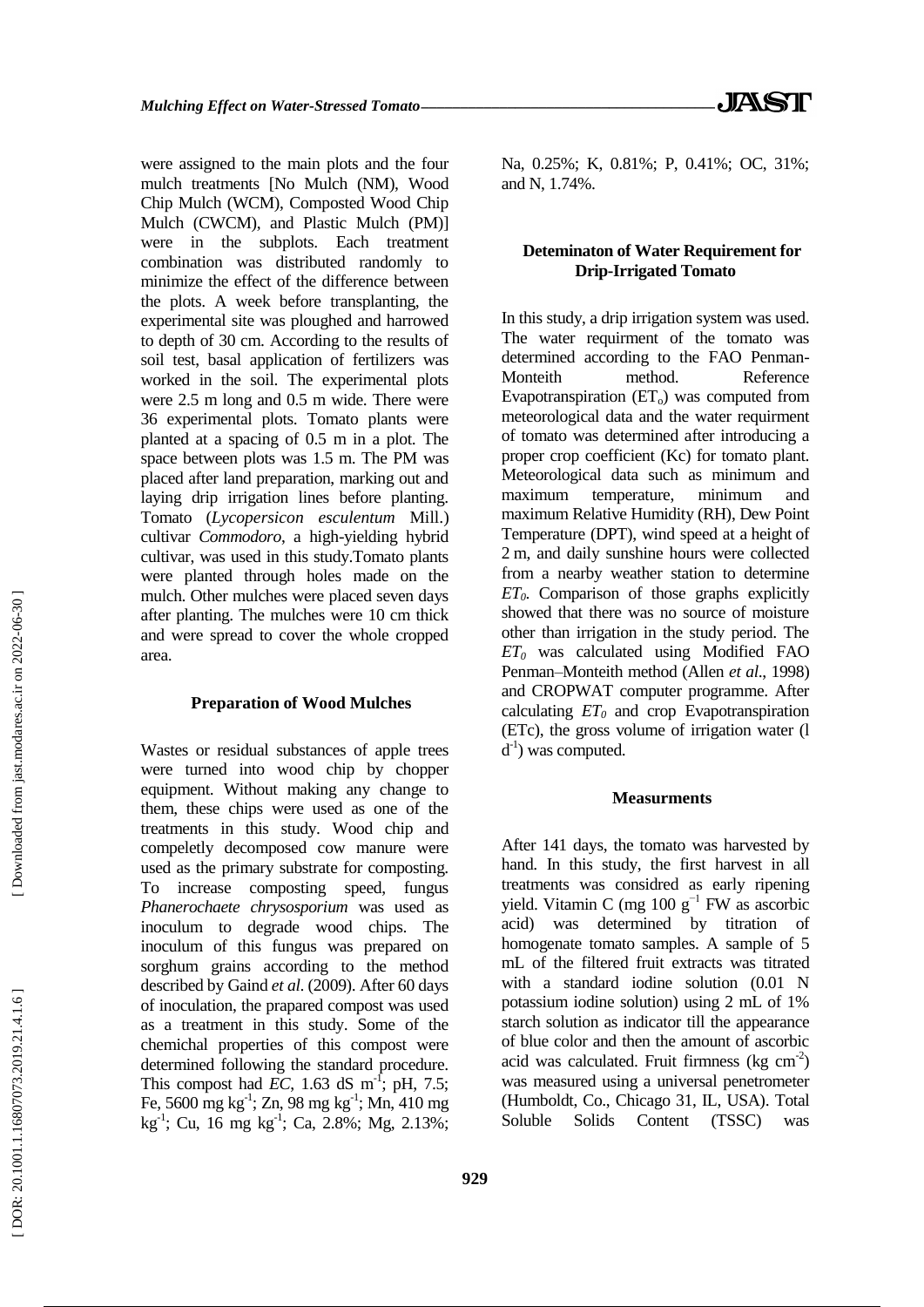determined on juice using a handheld refractometer (ATC -1 Atago, Tokyo, Japan). The pH of fruit extract was measured by digital pH meter (PHB -4, China). Titrable acidity was measured by titrating against standard NaOH solution 0.1 mol  $L^{-1}$  until pH 8.1, using phenolphthalein as an indicator and expressed as anhydrous citric acid per 100 g (AOAC, 1990). Chlorophyll a and b and carotenoids were estimated in fresh leaf samples according to Arnon (1967). The content of total soluble phenol in tomato leaves was extracted as described by Chang *et al*. (2002). Total soluble phenol content was standardized against gallic acid and expressed as mg gallic acid per 1 g of fresh leaf extract. Measurement of Relative Water Content (RWC) was performed on the youngest leaves collected from tomato plants grown in different plots.

When the fruits turned yellowish red, they were harvested at a regular interval from each plot. In total, five times plucking were made during the cropping season. Yield from all pluckings were summed up and total yield was expressed as kg plant−1. Fruits were picked by hand at 2–4 days interval. The fruit number and the total weight per plot were checked at each harvest time. Marketable and non marketable fruit yields were determined at harvest from the five pickings during the cropping season. Marketable yield was calculated as total harvested yield minus cracked fruits, unripe fruits, tiny fruits, and fruits having blossom -end rot. In addition to measuring plant height in cm, stem diameter in mm using a digital caliper (Digimatic Caliper, Shengli Co., Ltd., Beijing, China), number of lateral stem per plant, and mean leaf area in  $cm<sup>2</sup>$  were measured at the end of tomato growing season. Water Use Efficiency (WUE) for the cropping season was calculated based on total yield (sum of yields of different pluckings). Soil temperature in each plot was also measured for the entire observed periods (once a week), before irrigation at 10 cm depth, with portable LCD soil temperature meter (Mod, TPJ -21, Zhejiang Top Instrument Co., Ltd, China). Soil moisture (0 –20 cm) on volumetric basis was recorded with soil

moisture meter (Mod., PMS -714) in each measurement before irrigation.

#### **Statistical Analysis**

Using MSTAT -C (Ver. 2.1, Michigan State University, USA), data were subjected to Analysis Of Variance (ANOVA) (compound analysis). Statistically significant differences based on a two -way ANOVA were reported. Tukey's least significant difference test was used to compare treatment means at the 0.05 probability level.

#### **RESULTS AND DISCUSSION**

#### **Morphological Traits**

As shown in Table 1, the measured morphological traits were affected by water deficit stress. The number of lateral stem, stem diameter, plant height, and mean leaf area varied significantly with different levels of irrigation and were maximum with 100% CWR and minimum with 50% CWR. However, there was no significant difference between 100 and 70% CWR treatments in terms of the effect on the number of lateral stem and stem diameter. Enormous increase in mean leaf area under 100% CWR may be due to the increased rate of cell division and cell size enlargement under high availability of soil water (Nandan and Prasad, 1998) . The results obtained from this study are in agreement with of those of Biswas *et al*. (2015) and Seng (2014). It has been well known that tomato is very sensitive to water deficit stress, initially during vegetative development and, later, when the tomato is reproductive (Wudiri and Henderson, 1985). Sánchez -Rodríguez *et al*. (2010), Mishra *et al*. (2012), and Majnoun *et al*. (2009) stated that water stress caused a significant reduction in stem elongation, leaf expansion (leaf area), number of leaves, and seedling emergence. Mahajan and Tuteja (2005) also suggested that the reduction in leaf expansion is a form of response showing that plants have adapted to lower transpiration.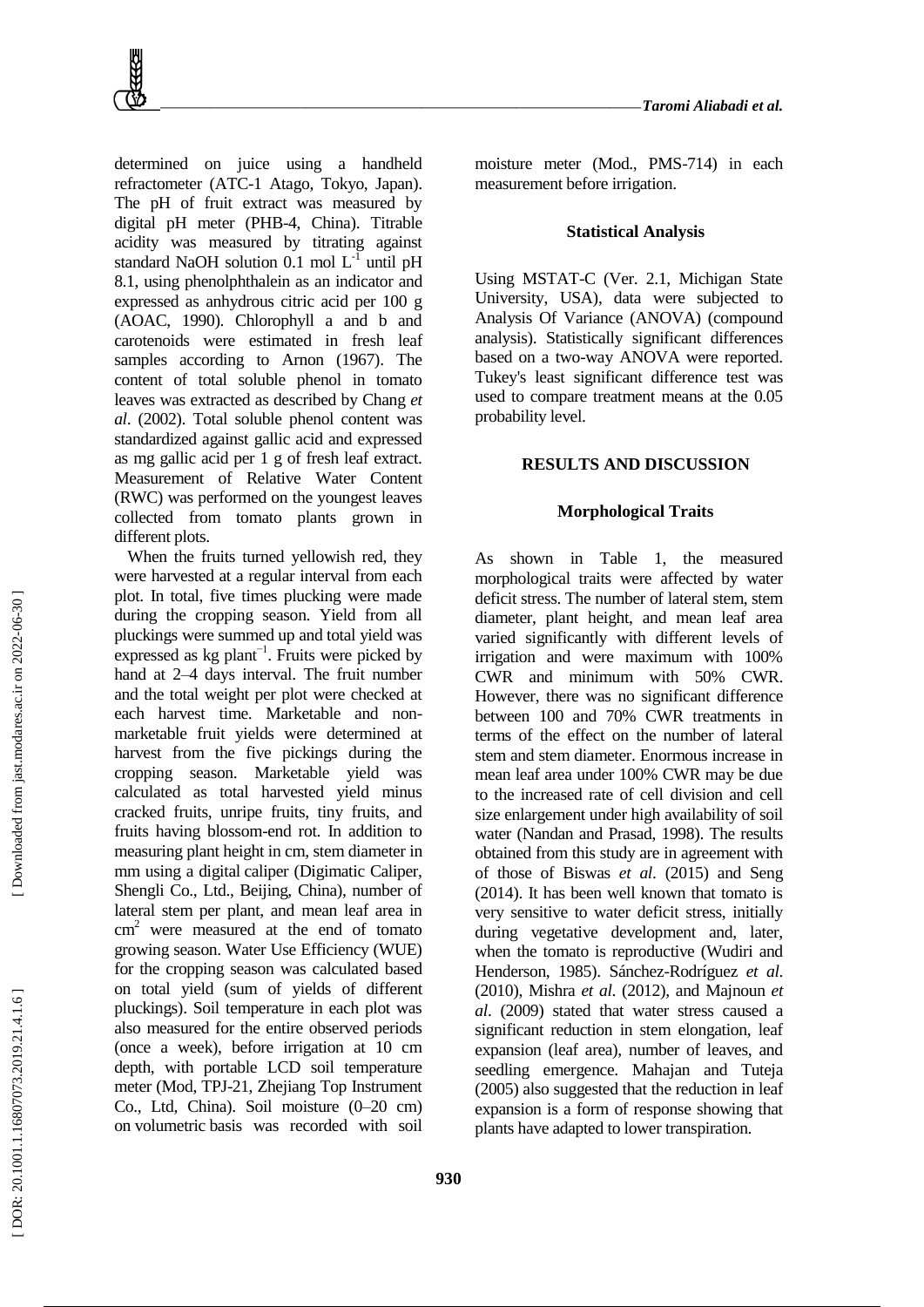Irrespective of type of applied mulches, use of mulches enhanced the morphological traits measured in this study (Table 1). Among applied mulches, the highest number of lateral stem, stem diameter, and mean leaf area were recorded in WCM (Table 1). In addition, effect of mulch treatments on plant height was not significant. The positive effect of mulching on improving the morphological traits of crops in previous studies has been reported (Liang *et al*., 2011; Mukherjee *et al*., 2012) .

#### **Physiological Traits of Leaf**

As indicated in Figure 1 -A and Table 1, the highest chlorophyll a, carotenoids (0.4163 mg  $g^1$  FW), and RWC (71.5%) were observed in 100% CWR treatment, showing these traits were affected by water deficit stress. As shown in Table 1, the decrease in amount of irrigation water from 100 to 70% CWR did not result in a significant reduction in total chlorophyll content. However, this parameter showed a significant decrease in 50 % CWR compared to 70 and 100 % CWR. Irrespective of mulching, chlorophyll b content was found to be the highest in 100% CWR. The highest chlorophyll b content was observed in CWCM  $(0.3414 \text{ mg g}^{-1}$  FW) and followed by PM  $(0.3378 \text{ mg g}^{-1} \text{FW})$  under full irrigation (100% CWR) conditions (Figure 1 -A).

Water stress is an important environmental factor that can affect the physiological properties of plants (Ren *et al*., 2007). Yuan *et al*. (2016) reported that water stress reduced chlorophyll a, chlorophyll b, and total chlorophyll at all stages of tomato growth. Owen and Aung (1990) showed that with increasing water stress from 30 to 15 % available water, chlorophyll content in leaves was increased. Taiz *et al*. (2015) also stated that since leaf area is decreased under stress conditions, chlorophyll content per unit leaf area is increased. In addition, at the beginning of water stress, leaf expansion is reduced due to stopping cellular growth. However, chlorophyll production is inhibited by strong stress. In some studies, with increasing stress

level, chlorophyll content (chlorophyll a, chlorophyll b, total chlorophyll content, carotenoids) was decreased (Seng, 2014; Silva *et al*., 2007; Yuan *et al.*, 2016). It has been found that water stress has had different effects on chlorophyll content depending on the experimental plant and environmental conditions (Taiz *et al*., 2015). The photosynthesis limiting factors can be either stomatal factors or non -stomatal factors. Reduction or cessation of synthesis of photosynthetic pigments such as chlorophyll and carotenoids are among the non -stomatal factors (Oliveira Neto *et al*., 2009). It has been known that the decrease in chlorophyll content may be due to metabolic changes, rapid senescence of leaves, chlorophyllase, peroxidase, and phenolic compounds, resulting in decomposition of chlorophyll (Silva *et al.*, 2007) .

The highest RWC (69.68%) was recorded in WCM treatment and the lowest RWC (60.98 %) was observed in control without mulch (Table 1). It has been reported that water stress resulted in reductions in tomato plant water status (leaf relative water content and leaf water potential) and leaf gas exchange (photosynthesis, stomatal conductance, and transpiration) (Seng, 2014; Yuan *et al*., 2010). Sinclair and Ludlow (1985) reported that the appropriate RWC of leaf for plants is 85 to 95 %. According to these authors, in this RWC, uptake of water by root is equal to the amount of water loss by transpiration. Hence, plants can survive and continue to grow naturally. In general, the present study showed that mulches significantly increased the magnitude of RWC. Thus, mulches can be used to improve the crop performance. This result is in agreement with that of a previous study (Chakraborty *et al.*, 2008) .

The highest total soluble phenol content  $(212.1 \text{ mg} \text{ gallic acid g}^{-1} \text{FW})$  was produced in WCM with 50% CWR supply, which did not have any significant difference with other mulches. The lowest total soluble phenol content (142.5 mg gallic acid  $g^{-1}$  FW) was also observed in this mulch but with 100% CWR supply. According to Figure 1 -B, with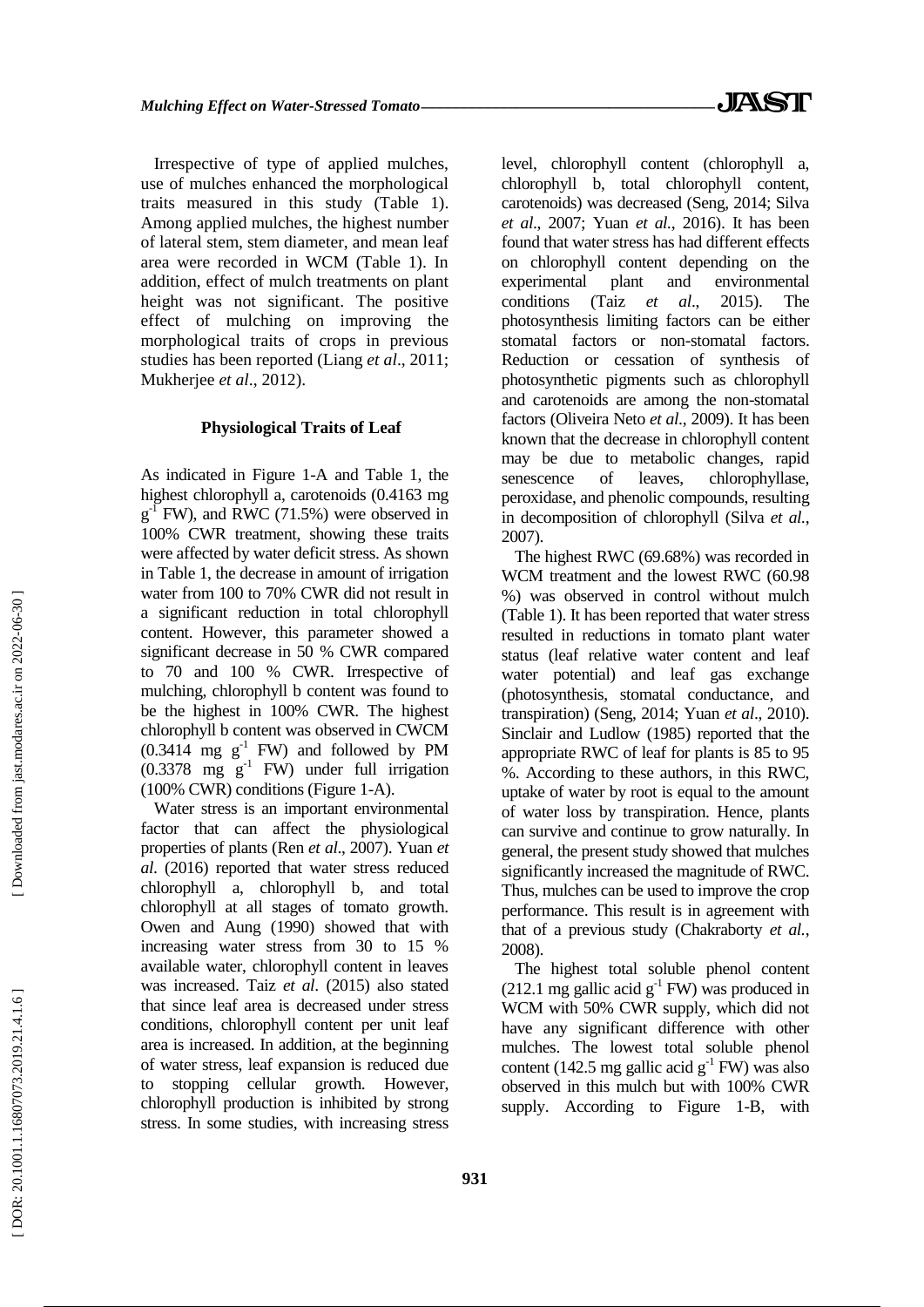[\[ DOR: 20.1001.1.16807073.2019.21.4.1.6](https://dorl.net/dor/20.1001.1.16807073.2019.21.4.1.6) ] [\[ Downloaded from jast.modares.ac.ir on 2](https://jast.modares.ac.ir/article-23-12441-en.html)022-06-30 ] [Downloaded from jast.modares.ac.ir on 2022-06-30]

[DOR: 20.1001.1.16807073.2019.21.4.1.6]

Table 1. Main effects of irrigation regimes and mulching treatments on morphological and physiological traits and yield of tomato under field<br>conditions.<sup>4</sup>

|                                                                                                                                                                                                                                                                                                                                                                                                              |             | Irrigation (I) treatment |                    |                           |                        | Mulching (M) treatment                          |                  |               | Source of<br>variation |              | Э                            |
|--------------------------------------------------------------------------------------------------------------------------------------------------------------------------------------------------------------------------------------------------------------------------------------------------------------------------------------------------------------------------------------------------------------|-------------|--------------------------|--------------------|---------------------------|------------------------|-------------------------------------------------|------------------|---------------|------------------------|--------------|------------------------------|
| Measured parameters                                                                                                                                                                                                                                                                                                                                                                                          | 100%<br>CWR | <b>CWR</b><br>70%        | CWR<br>50%         | ŠХ                        | M                      | CWCM                                            | <b>WCM</b>       |               | Σ                      | $N \times N$ | (6)                          |
| Mean leaf area per plant (cm <sup>2</sup> )                                                                                                                                                                                                                                                                                                                                                                  | 80.04a      | 75.11b                   | 67.79c             |                           | 74.51ab                | 73.65ab                                         |                  |               | ⋇                      | ns           | 7.67                         |
| Stem diameter (mm)                                                                                                                                                                                                                                                                                                                                                                                           | 22.43a      | 21.44a                   | 19.01b             | 09.57b                    | 21.92a                 | 20.92ab                                         | 79.52a<br>21.64a |               | ⋇                      | ms           | 6.28                         |
| Number of lateral stem per plant                                                                                                                                                                                                                                                                                                                                                                             | 9.38a       | 8.05b                    | 7.60b              | 7.33c                     | 8.36b                  | 8.14b                                           | 9.55a            |               | $*$                    | ms           |                              |
| Plant height (cm)                                                                                                                                                                                                                                                                                                                                                                                            | 49.34a      | 47.34a                   | 41.33b             | $\overline{\text{ns}}$    | ns                     | $\overline{\text{ns}}$                          | ns               |               | ns                     | ns           | 7.23                         |
| Relative water content (%)                                                                                                                                                                                                                                                                                                                                                                                   | 71.50a      | 65.64b                   | 56.30c             | 60.98c                    | 65.03b                 | 62.23bc                                         | 69.68a           | $* *$         | $* *$                  | ns           | 6.04                         |
| Carotenoids (mg g <sup>-1</sup> FW)                                                                                                                                                                                                                                                                                                                                                                          | 0.4163a     | 0.3990a                  | 0.3439b            | ns                        | ns                     | ns                                              | ns               |               | Ξ                      | ns           | 6.45                         |
| Total chlorophyll (mg g-1 FW)                                                                                                                                                                                                                                                                                                                                                                                | 2.039a      | 1.991a                   | 1.706b             | ns                        | $\mathbf{n}\mathbf{s}$ | ns                                              | ns               |               | Ξ                      | ms           | 3.65<br>3.79<br>6.39         |
| Chlorophyll a (mg g <sup>-1</sup> FW)                                                                                                                                                                                                                                                                                                                                                                        | 1.708a      | 1.664a                   | 1.435b             | $\mathbf{n}$              | $_{\rm ns}$            | ns                                              | ns               | $*$           | Ξ                      | ns           |                              |
| Vitamin C (mg 100 $g^{-1}$ FW)                                                                                                                                                                                                                                                                                                                                                                               | 32.54a      | 31.73a                   | 26.06b             | 28.35b                    | 30.56a                 | 30.73a                                          | 30.80a           |               | $**$                   | ns           |                              |
| Titratable acidity                                                                                                                                                                                                                                                                                                                                                                                           | 0.39c       | 0.42 <sub>b</sub>        | 0.45a              | 0.44a                     | 0.41ab                 | 0.43a                                           | 0.38b            | $*$           | ∗                      | ns           |                              |
|                                                                                                                                                                                                                                                                                                                                                                                                              | 4.06c       | 4.26b                    | 4.34a              |                           | 4.20ab                 | 4.27a                                           | 4.13b            | $*$           | **                     | ns           |                              |
| Fruit firmness (kg cm <sup>-2</sup> )                                                                                                                                                                                                                                                                                                                                                                        | 5.26c       | 5.56b                    | 6.04a              | $4.27a$<br>5.77a<br>4.86a | 5.58ab                 |                                                 | 5.35b            |               | $\frac{*}{*}$          | ns           | 6.48<br>1.91<br>4.51<br>5.25 |
| Total soluble solids content (Brix)                                                                                                                                                                                                                                                                                                                                                                          | 4.28b       | 4.41b                    | 5.23a              |                           | 4.60ab                 | $\frac{5.77a}{4.75a}$<br>$\frac{4.75a}{4.784c}$ | 4.35b            | $**$          | ∗                      | ns           |                              |
| Total yield (kg plant <sup>-1</sup> )                                                                                                                                                                                                                                                                                                                                                                        | 6.040a      | 5.373b                   | 3.677c             | 4.067d<br>58.11d          | 5.492b                 |                                                 | 5.778a           | $* *$         | $* *$                  | ns           |                              |
| Total number of fruit per plant                                                                                                                                                                                                                                                                                                                                                                              | 66.83a      | 65.00a                   | 60.50 <sub>b</sub> |                           | 69.56a                 |                                                 | 62.67c           | **            | $**$                   | ns           |                              |
| Mean weight of fruit (g plant <sup>-1</sup> )                                                                                                                                                                                                                                                                                                                                                                | 90.68a      | 82.32b                   | 60.02c             | 69.10c                    | 78.38b                 | 71.41c                                          | 91.81a           | $**$          | $**$                   | ns           | $4.3$<br>$6.21$<br>$3.82$    |
| Chlorophyll b (mg g <sup>-1</sup> FW)                                                                                                                                                                                                                                                                                                                                                                        |             |                          |                    |                           |                        |                                                 |                  | $*$           | $*$                    | $*$          |                              |
| Total soluble phenol                                                                                                                                                                                                                                                                                                                                                                                         |             |                          |                    |                           |                        |                                                 |                  | $**$          | ns                     | $**$         | 1.57                         |
| (Gallic acid eq g <sup>-1</sup> leaf extract)                                                                                                                                                                                                                                                                                                                                                                |             |                          |                    |                           |                        |                                                 |                  |               |                        |              |                              |
| Early ripening yield (kg plant <sup>-1</sup> )                                                                                                                                                                                                                                                                                                                                                               |             |                          |                    |                           |                        |                                                 |                  | **            | $* *$                  | $* *$        | 10.19                        |
| Marketable yield (kg plant <sup>-1</sup> )                                                                                                                                                                                                                                                                                                                                                                   |             |                          |                    |                           |                        |                                                 |                  | $*$           | $*$                    | $* *$        | 6.75                         |
| Blossom-end rot fruit per plant (%)                                                                                                                                                                                                                                                                                                                                                                          |             |                          |                    |                           |                        |                                                 |                  | $\frac{*}{*}$ | $* *$                  | $* *$        | 18.82                        |
| Cracked fruit per plant (%)                                                                                                                                                                                                                                                                                                                                                                                  |             |                          |                    |                           |                        |                                                 |                  | $**$          | $**$                   | $*$          | 23.17                        |
| " Crop Water Requirement: CWR; No Mulch: NM; Wood Chip Mulch: WCM; Composted Wood Chip Mulch: CWCM; Plastic Mulch: PM; CF<br>Coefficient of Variation. <sup>are</sup> Values followed by different letters are significantly different ( $P < 0.05$ ; Tukey's least significant difference test; $n =$<br>** Significant at $P < 0.01$ ; * Significant at $P < 0.05$ ; and ns: Not significant at $P < 0.05$ |             |                          |                    |                           |                        |                                                 |                  |               |                        |              | 3).                          |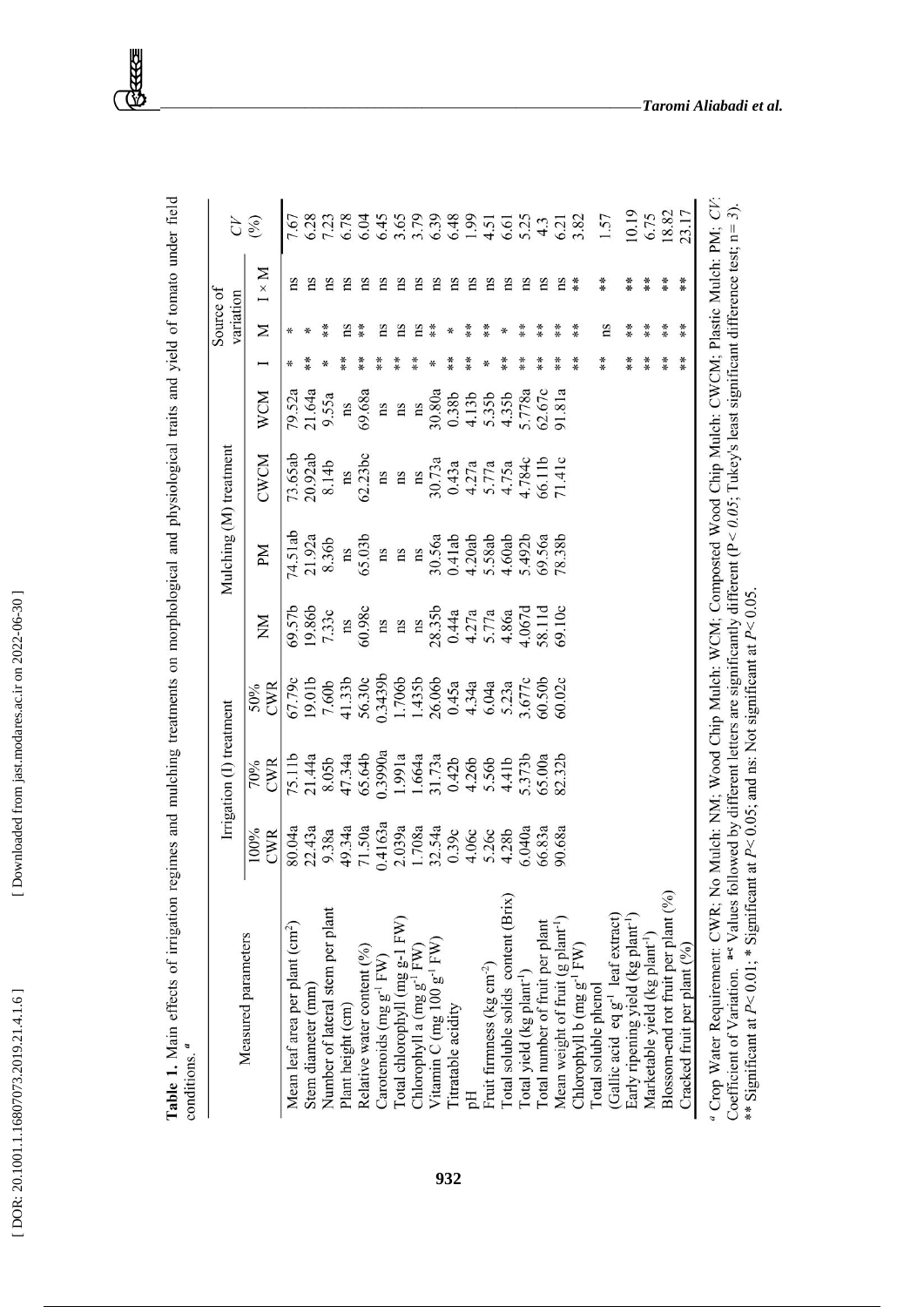

**Figure 1.** Effect of irrigation regimes (50, 70, and 100% of crop water requirement, CWR) and mulching treatments [No Mulch (NM), Wood Chip Mulch (WCM), Composted Wood Chip Mulch (CWCM), and Plastic Mulch (PM)] on morphological and physiological traits and yield of tomato under field conditions. Values followed by different letters are significantly different (P< 0.05; Tukey's least significant difference test; n= 3).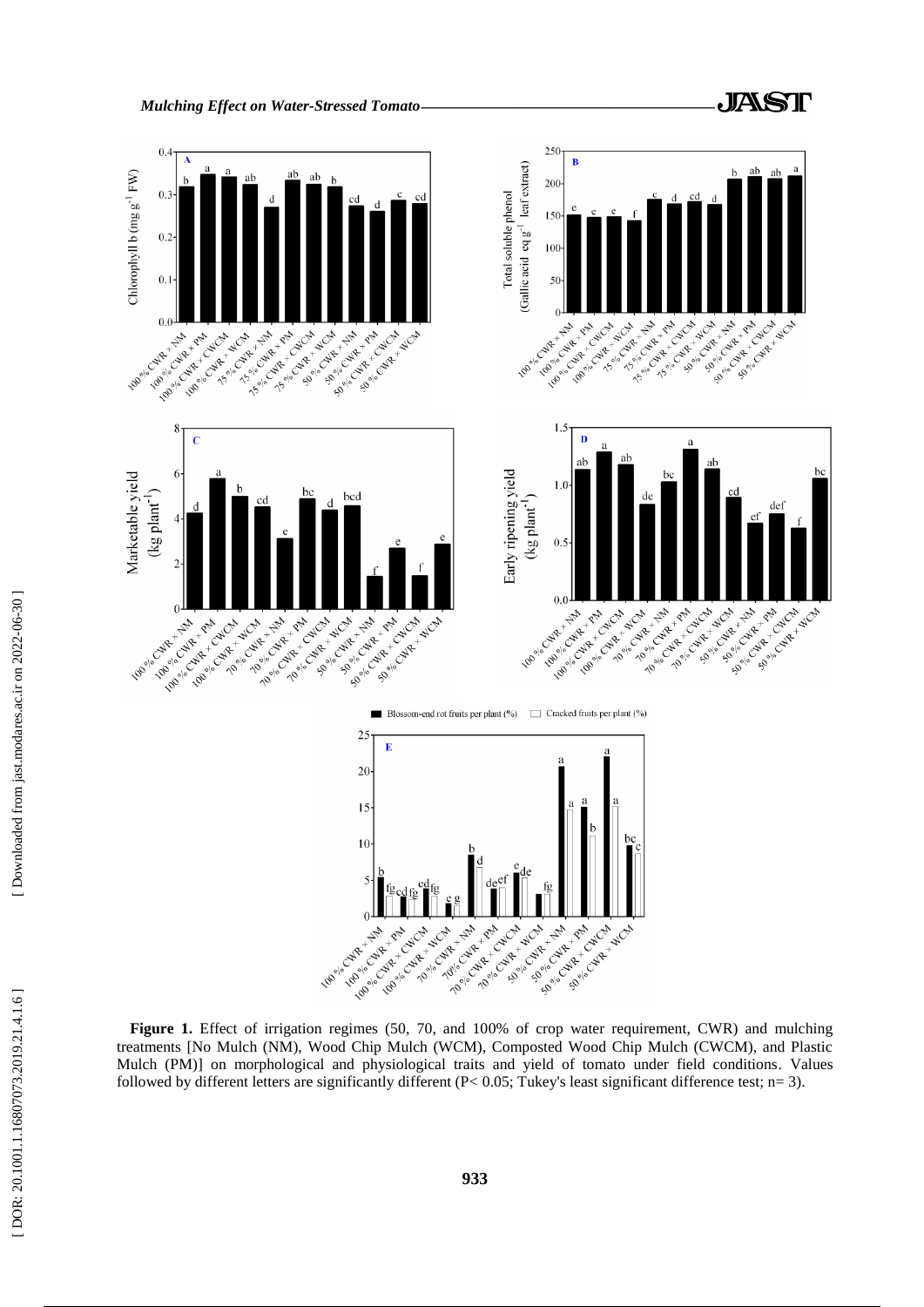increasing level of water deficit stress, total soluble phenol content of leaf increased, however, this increase was lower in mulched plants compared to unmulched plants. According to Smirnoff (1993), low water availability is often associated with increased levels of Reactive Oxygen Species (ROS), which are highly reactive species and seriously disrupt normal metabolism of the plant. Plants contain several low molecular weight antioxidants such as phenolic compounds, which are water soluble (Grace, 2005). It has been reported that water stress induced the accumulation of phenolic compounds, suggesting their role as antioxidants (Król *et al*., 2014; Petridis *et al.*, 2012). It has been known that production of phenolic compounds in plant was different and was affected by various factors such plant genotypes, environmental conditions, type of plant tissue, and type of soil (Smirnoff, 1993). Therefore, the production of these compounds by tomato plant studied in this research may be dependent on physiologically adverse conditions.

#### **Qualitative Traits of Fruit**

As shown in Table 1, the lowest vitamin C was observed in fruit of the plants not treated with mulch and in fruit of the plants irrigated with 50% CWR. The fruit of the plants treated with WCM and the fruit of plants irrigated with 50% of CWR had the lowest and highest Total Soluble Solids Content (TSSC), respectively. In addition, the lowest pH, titratable acidity, and fruit firmness were measured in the fruit of plants treated with WCM and in the fruit of plants irrigated with 100% CWR (Table 1). These results (except for vitamin C) are confirmed by previous studies (Abdel-Razzak et al., 2013; Abdel-Razzak *et al*., 2016; Patanè *et al.*, 2011). For example, Abdel -Razzak *et al*. (2016) found that water stress treatment (50% ETc) increased tomato fruit quality traits (total soluble solids, titratable acidity, vitamin C, and total sugars). It has been known that water stress in reproductive stage decreased content of vitamin C, while water stress in vegetative stage and then full irrigation in generative stage promoted plant to produce vitamin C, which shows the sensitivity of generative stage to water stress (Pouzesh *et al*., 2014). One of



**Figure 2.** Effect of irrigation regimes and mulch treatments on water use efficiency and soil temperature and moisture. Symbols are defined in the text and Figure 1. Values followed by different letters are significantly different (P< 0.05; Tukey's least significant difference test;  $n = 3$ ).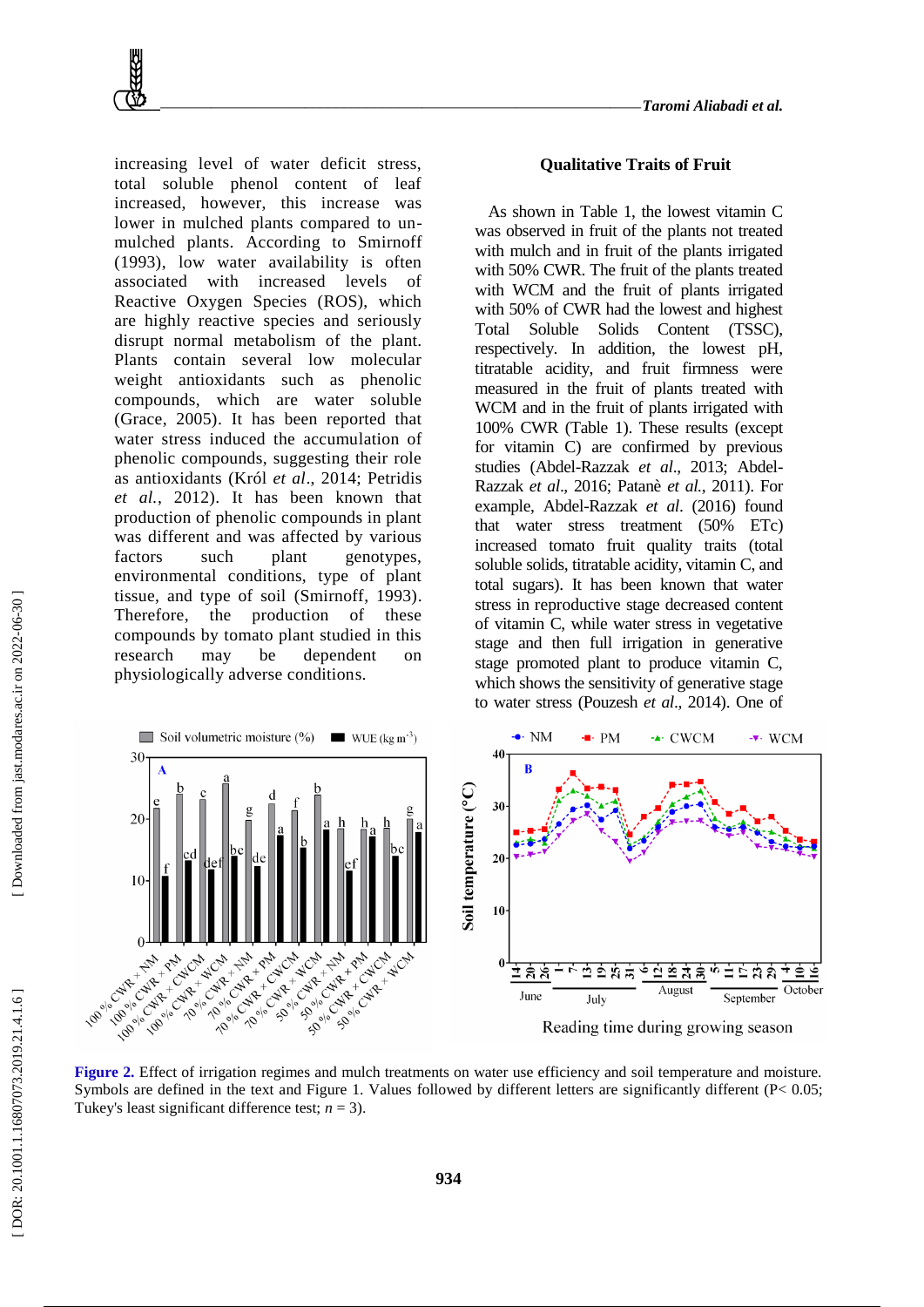the reasons for accumulation of TSSC in cell under water deficit stress is to increase osmotic potential, which results in decreasing the stored water in tomato and thereby TSSC and sugar percentage increase (Mitchell *et al*., 1991). The pH and acidity are one of the most important indicators of tomato quality as the lower the pH of the fruit, the greater its spoilability. In addition, the lower pH of fruit helps, to some extent, selling this fruit in markets (Atherton and Rudich, 2012). Among the applied mulches, WCM had the most effect on increasing qualitative traits of fruit (except for vitamin C) studied in this research (Table 1) due to enhancing the maintenance of soil moisture (Figure 2 -A).

# **Fruit Yield**

The yield of tomato increased with increasing the amount of irrigation water in un -mulched treatment. As shown in Table 1 and Figure 1 (C and D), yields (total, marketable, early ripening), number of fruit in plant, and mean weight of fruit per plant were significantly influenced by different levels of irrigation, as they were reduced with decreasing the quantity of water applied during the crop season. The highest significant values of total yield, marketable yield, early ripening yield, number of fruit in plant, and mean weight of fruit per plant were found under the highest water level (100% CWR), followed by 70% CWR treatment, while the lowest values of these traits were recorded with the lowest water level (50% CWR) treatment (Table 1, Figures 1 -C and -D). However, irrespective of mulching, the highest significant values of percentage of cracked fruits per plant and percentage of blossom -end rot fruits per plant were found under the lowest water level (50% CWR), while the lowest values of these traits were recorded with the highest water level (100% CWR) treatment (Figure 1 -E). All the drip treatments with mulch resulted in significantly higher yield (total, early ripening and marketable) and yield components than un -mulched drip treatments. Different mulches increased fruit yield by 12 –46% over non -

mulch conditions (Table 1). With 100% water application, PM produced higher early ripening and marketable yield than other mulched treatments. The early ripening yield of tomato increased with the increase in water supply without mulch. The effect was reverse when drip irrigation coupled with WCM: there was a decrease in tomato yield with the increase in irrigation regime (Table 1, Figures 1-C and -D). An explanation for the reverse effect of irrigation levels with WCM is that with increasing soil moisture (irrigation levels), reproductive growth of tomato (decrease in yield) decreases, but vegetative growth of the plant increases. Since WCM prevents evaporation of the water, it can increase soil moisture. These results are confirmed by previous studies *(*Abdel -Razzak et al., 2013; Abdel -Razzak *et al.*, 2016; Biswas *et al*., 2015; Chen *et al.,* 2013; Mukherjee *et*  al., 2012). For example, results of Abdel-Razzak *et al*. (2016) showed that the highest irrigation level (100% ETc) increased fruit weight and size, and total and marketable yield. In general, drip irrigation at 100 and 70% CWR with PM produced better early ripening yield over 70 and 100% CWR irrigation levels with other mulches. It has been known that synthetic mulches reduce weed problems and certain insect pests and stimulate higher crop yields by more efficient utilization of soil nutrients and water, (Biswas *et al*., 2015; Kashi *et al*., 2004; Roy *et al*., 1990).

The highest marketable yield (5.78 kg plant <sup>1</sup>) and total yield were obtained by the plants under the highest water level (100% CWR) along with PM and WCM, respectively (Table 1 and Figure 1 -C). As amount of water increased, the improvement of marketable yield of the tomato resulted mainly from the increase in average fruit weight (Table 1). These findings are supported by Pulvento *et al*. (2008) and Abdel -Razzak *et al*. (2016). They found that the marketable yield enhancement of the tomato cultivars was correlated to irrigation water volume. In the study of Kuşçu *et al*. (2014), DI strategies also adversely affected fruit weight of processing tomato and marketable yield. The lowest percentage of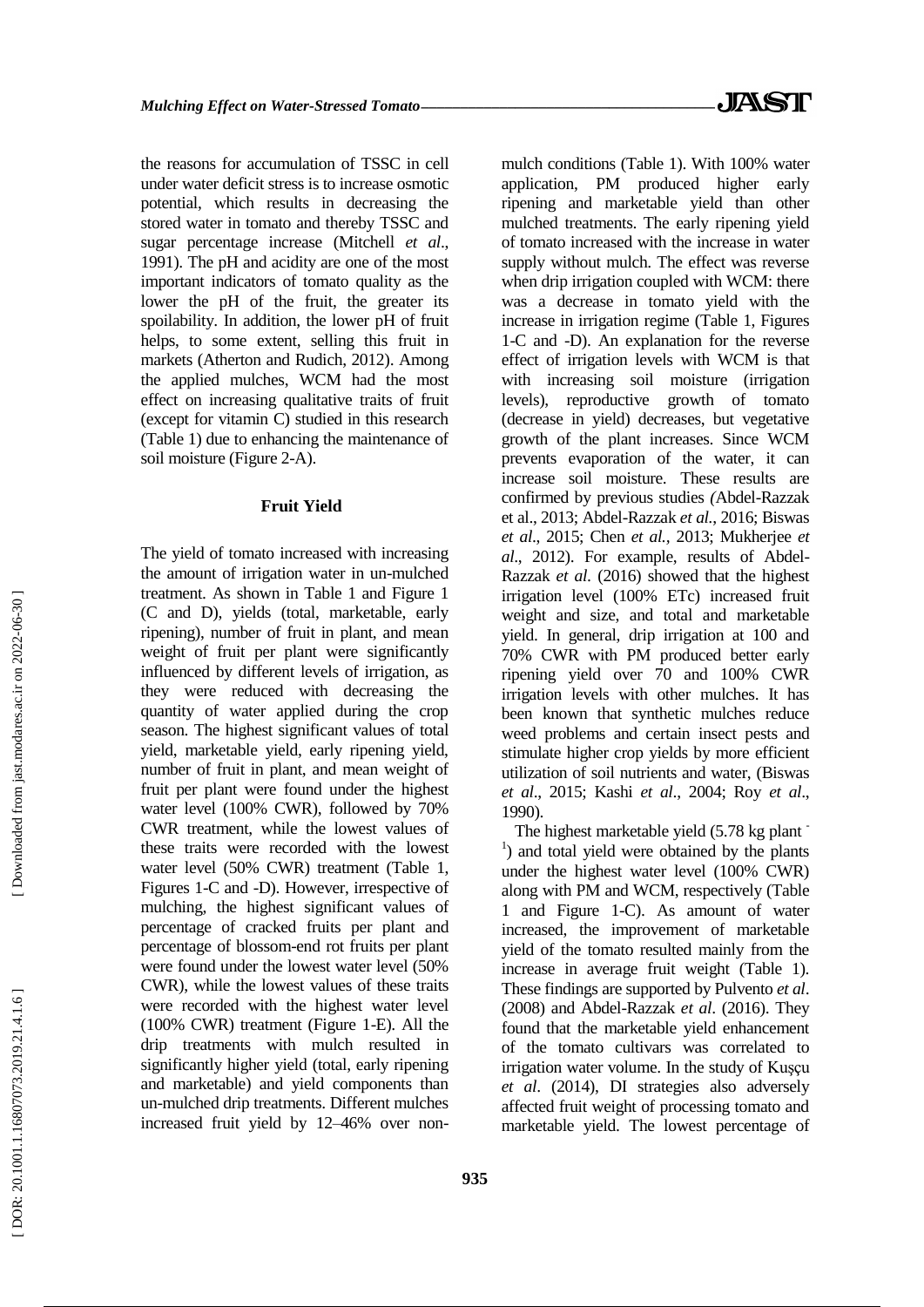considerably. Both plants treated with PM and

cracked fruits and blossom -end rot fruits was observed in the plants under 100 and 70% CWR along with WCM and the highest percentage of which was recorded in CWCM under the lowest irrigation level (50% CWR) (Figure 1 -E).

Blossom end rot, rotten spot on the bottom of tomato, is due to the lack of sufficient available Ca in the fruit at the blossom end. As the soil moisture decreases, the Ca movement decreases to the root surface. In addition, uptake of Ca by plant depends on rate of transpiration (Liping, 2007). It is known that reducing the amount of transpiration reduces Ca absorption. Therefore, it is possible that WCM could improve uptake of Ca under water deficit stress and thereby increase blossom -end rot in tomato. Decreased uptake of Ca under water stress in different plants has been previously reported (Ashraf and Naz, 1994; Bartels and Sunkar, 2005; Kaya *et al*., 2006). In general, the present study showed that both irrigation and mulch caused a significant (P< 0.05) variation in fruit yield of tomato (Figure 1). According to the results, total yield of fruit observed in WCM can be due to higher WUE, better maintenance of moisture (Figure 2 -A), and more production of fruit with this mulch .

# **Water Use Efficiency (WUE)**

As shown in Figure 2 -A, WUE varies both with irrigation regimes and with mulches. Mulches with irrigation gave higher WUE compared to irrigation alone under all levels of irrigation regimes. The highest WUE at all three levels of irrigation regimes was observed in WCM treatment, due to having higher total yield and maintaining higher soil moisture (Table 1 and Figure 2 -A). WCM along with  $70\%$  of CWR showed the best WUE  $(18.27 \text{ kg})$ ), while the lowest WUE  $(10.73 \text{ kg m}^3)$ was obtained from treatment of 100% CWR without any mulch (control). When the irrigation level increased from 100 to 70% CWR, the WUE increased considerably. When the irrigation level increased from 100 to 70% CWR, the WUE increased

WCM and irrigated with 70% CWR and plants treated with PM and WCM and irrigated with 50% of WRC had the same WUE statistically. In other words, larger effect of mulches on WUE was observed when they were combined with lower irrigation regime. It has been reported that evaporation rate rapidly decreases due to the rapid drying of soil surface under lower irrigation regime, but transpiration rate is not affected for a long time (Biswas *et al.*, 2006). This may be the probable cause of high WUE and fruit yield in this irrigation regime. In a study (Jain *et al*., 2000), water use and WUE were remarkably affected by plastic mulch and drip irrigation. WUE is an indicator for measuring the productivity of using water resources relative to crop production. Under limited water supply conditions, this index plays an important role in the proper screening of irrigation management. Decrease in the irrigation level increases the root system of plants. This allows the plants to absorb water and nutrients from deeper soil, thus increasing both irrigation and nutrient use efficiency (Ngouajio *et al*., 2007). In general, WUE increased under all mulch conditions. Mulches reduced the rate of water loss through evaporation from soil surface. Therefore, the soil -water -plant relationship was better in low irrigation regime than high irrigation regime that might help produce higher yield and thereby higher WUE. In drip alone treatment, the highest WUE was also recorded in low irrigation regime treatment. The trends for the WUE related to the total water use for various drip treatments showed that the lower the amount of water use, the higher was the WUE. Besides, low irrigation regime reduced deep percolation and increased water use from root zone soil (Ayars *et al*., 1999). This result is in agreement with those of previous studies (Biswas *et al*., 2015; Jolaini, 2011; Li *et al.*, 2013). For example, in a study, Liang *et al*. (2011) also investigated effect of three types of mulches including wheat straw mulch, plastic film mulch, and combined mulch, on hot pepper (*Capsicum annuum* L.) yield under greenhouse conditions. Their results showed that WUE was strongly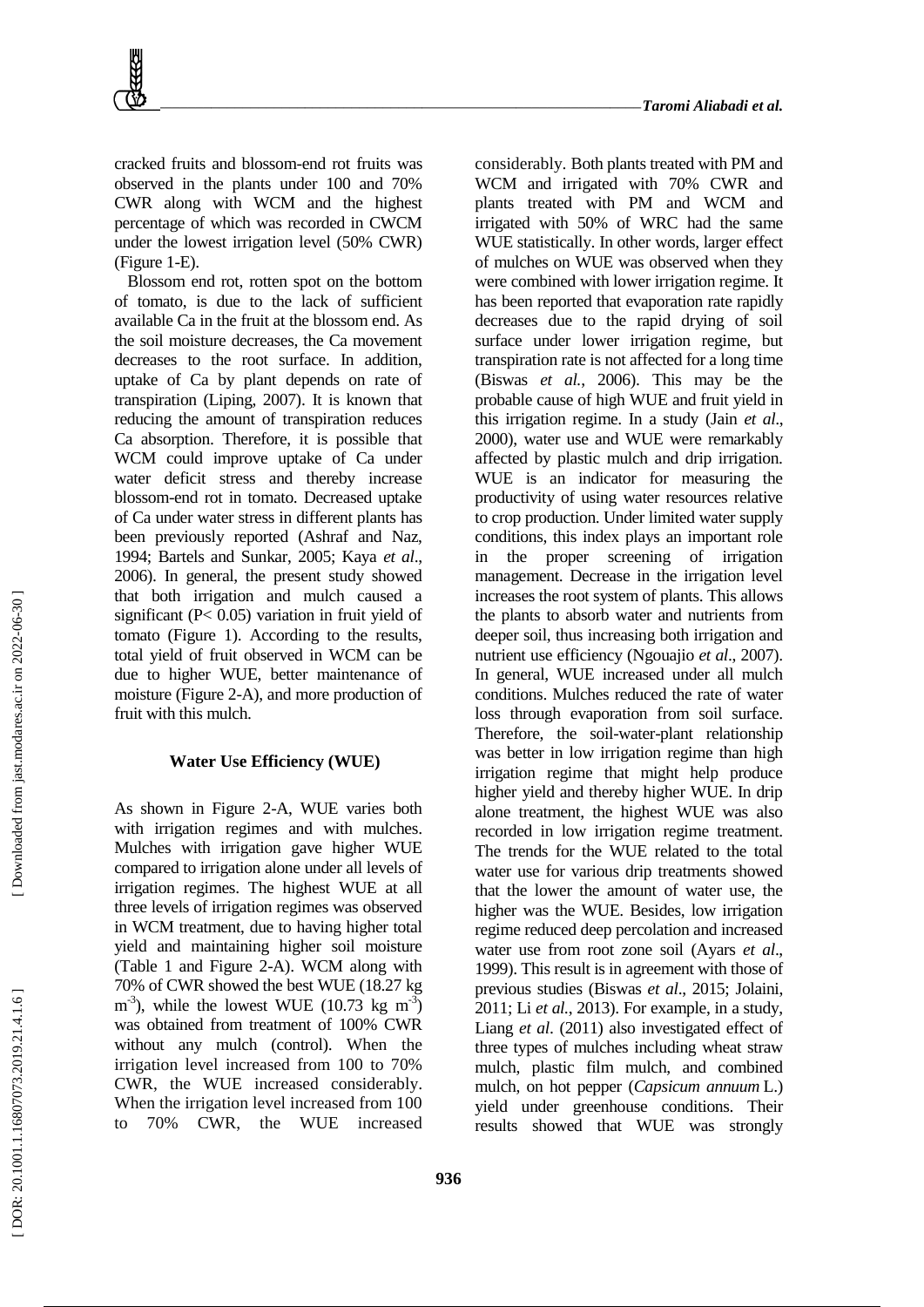affected by mulches, as WUE increased by 97.9, 60.1, and 104% in wheat straw mulch, plastic film mulch, and combined mulch compared to control, respectively.

#### **Soil Properties**

As shown in Figure 2 -A, the soil treated with WCM and irrigated with 100% CWR had the highest soil moisture as compared with other treatments. Soil temperature was affected significantly by mulching. As mentioned above, mulches had considerable role in maintaining soil moisture. According to Figure 2-B, the highest soil temperature was observed in the soil treated with PM (29.4ºC), while the lowest soil temperature (23.6ºC) was measured in the soil treated with WCM. In addition, the soil treated with CWCM had higher temperature than the control (NM) and less than PM. It has been known that the values of soil temperature with mulching were much higher than soil without mulching (Anisuzzaman *et al*., 2009; Liang *et al*., 2011; Yaghi *et al.*, 2013). This may be because mulching prevents cooling of the soil surface by evaporation.

# **CONCLUSIONS**

This study clearly indicated that water deficit stress could adversely affect some of qualitative and quantitative traits of tomato at the beginning of reproductive growth stage. However, the results obtained from this study showed that use of mulching can improve the growth of tomato plant by maintaining soil moisture, regulating soil temperature, and positively influencing morphological and physiological traits of this plant. In addition, PM and WCM could increase WUE. Among mulches used in this study, PM resulted in the highest marketable yield in tomato by decreasing evaporation from soil surface, which resulted in maintaining soil moisture, and increasing soil temperature. Since PM increases the temperature of the soil, it is more suitable for cold regions. However, WCM can be more suitable for warmer areas. In conclusion, the use of mulch with drip irriga tion may be a good option not only for saving water but also for improving yield. Further studies are needed on the effects of levels of mulching and water stress on different cultivars of tomato in other growth stages to achieve results that are more accurate.

# **ACKNOWLEDGEMENTS**

We wish to thank University of Tehran for providing the necessary facilities and funds for this study.

#### **REFERENCES**

- 1 . Abdel -Razzak, H., Ibrahim, A., Wahb -Allah, M. and Alsadon, A. 2013. Response of Cherry Tomato (*Solanum lycopersicum* var. *cerasiforme*) to Pruning Systems and Irrigation Rates under Greenhouse Conditions. *Asian. J. Crop Sci*., **5:** 275.
- $2^{1}$ . Abdel -Razzak, H., Wahb -Allah, M., Ibrahim, A., Alenazi, M. and Alsadon A. 2016. Response of Cherry Tomato to Irrigation Levels and Fruit Pruning under Greenhouse Conditions. *J. Agr. Sci. Tech.*, **18:** 1091 -1103.
- 3 . Allen, R. G., Pereira, L.S., Raes, D. and Smith, M. 1998. *Crop Evapotranspiration: Guidelines for Computing Crop Water Requirements.* FAO Irrigation and Drainage Paper 56, FAO, Rome 300, D05109.
- 4 . Alomran, A. M., Al Harbi, A. A. R., Wahb, A. M., Alwabel, M. A., Nadeem, M. E. A. and Al Eter, A. 2012. Management of Irrigation Water Salinity in Greenhouse Tomato Production under Calcareous Sandy Soil and Drip Irrigation. *J. Agr. Sci. Tech.*, **14(4):** 939 -950.
- 5 . Anisuzzaman, M., Ashrafuzzaman, M., Ismail, M. R., Uddin, M. K. and Rahim, M. A. 2009. Planting Time and Mulching Effect on Onion Development and Seed Production. *Afri. J. Biotechnol*., **8** .
- 6 . Arnon, A.N. 1967. Method of Extraction of Chlorophyll in the Plants. *Agron. J*., **23:** 112 - 121.
- 7 . Ashraf, M. and Naz, F. 1994. Responses of Some Arid Zone Grasses to K Deficiency. *Acta Physiol. Plantarum*, **16:** 69 -80.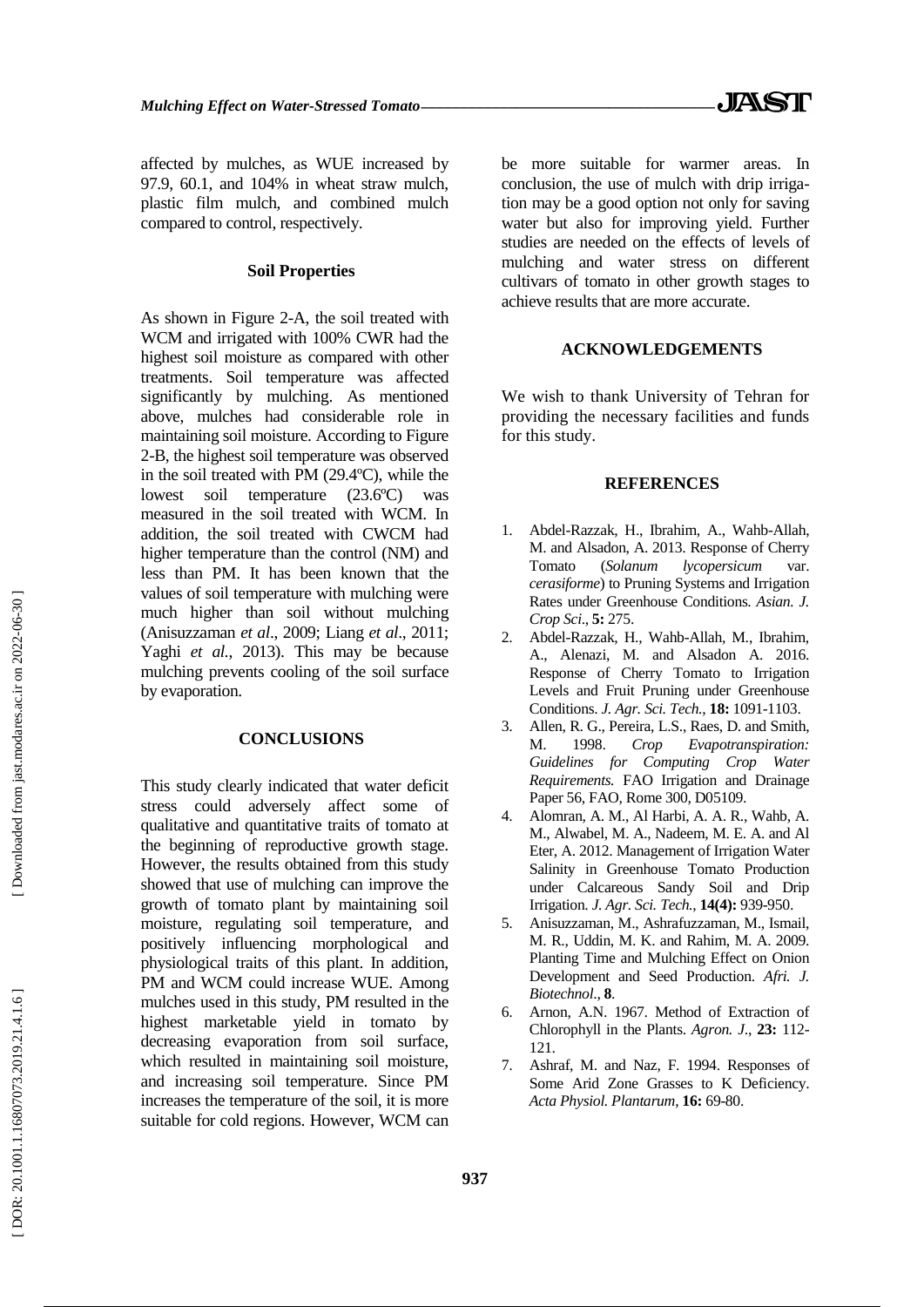- 8 . Atherton, J. and Rudich, J. 2012. *The Tomato Crop: A Scientific Basis for Improvement.* Springer Science & Business Media.
- 9 . Ayars, J. E., Phene, C. J., Hutmacher, R. B., Davis, K. R., Schoneman, R. A., Vail, S. S. and Mead, R. M. 1999. Subsurface Drip Irrigation of Row Crops: A Review of 15 Years of Research at the Water Management Research Laboratory. *Agri. Water. Manage*., **42:** 1 -27.
- 10 . Bartels, D. and Sunkar, R. 2005. Drought and Salt Tolerance in Plants. *Crit. Rev. Plant Sci*., **24**: 23 -58.
- 11 . Biswas, M., Sarkar, S. and Goswami, S. B. 2006. Role of Irrigation Frequencies and Water Application Methods on Evapotranspiration Rate and Water Use Efficiency in Cauliflower. *J. Indian Soci. Soil. Sci.*, **54:** 339 -341.
- 12 . Biswas, S. K., Akanda, A. R., Rahman, M. S. and Hossain, M. A. 2015. Effect of Drip Irrigation and Mulching on Yield, Water -Use Efficiency and Economics of Tomato. *Plant. Soil. Environ*., **61:** 97 -102.
- 13 . Chakraborty, D., Nagarajan, S., Aggarwal, P., Gupta, V. K., Tomar, R. K., Garg, R. N., Sahoo, R. N., Sarkar, A., Chopra, U. K. and Sarma, K. S. S. 2008. Effect of Mulching on Soil and Plant Water Status, and the Growth and Yield of Wheat (*Triticum aestivum* L.) in a Semi Environment. *Agri. Water. Manage*., **95:** 1323 -1334.
- 14 . Chang, C. -C., Yang, M. -H., Wen, H. -M. and Chern, J. -C. 2002. Estimation of Total Flavonoid Content in Propolis by Two Complementary Colorimetric Methods. *J. Food Drug Anal*., **10** .
- 15 . Chen, J., Kang, S., Du, T., Qiu, R., Guo, P. and Chen, R. 2013. Quantitative Response of Greenhouse Tomato Yield and Quality to Water Deficit at Different Growth Stages. *Agri. Water. Manag*., **129:** 152 -162.
- 16 . Favati, F., Lovelli, S., Galgano, F., Miccolis, V., Di Tommaso, T. and Candido, V. 2009. Processing Tomato Quality as Affected by Irrigation Scheduling. *Sci. Horti*., **122:** 562 - 571.
- 17 . Gaind, S., Nain, L. and Patel, V. B. 2009. Quality Evaluation of Co -Composted Wheat Straw, Poultry Droppings and Oil Seed Cakes. *Biodegradation*., **20:** 307 -317.
- 18 . Godfray, H. C. J., Beddington, J. R., Crute, I. R., Haddad, L., Lawrence, D., Muir, J. F., Pretty, J., Robinson, S., Thomas, S. M. and Toulmin, C. 2010. Food Security: The

Challenge of Feeding 9 Billion People. *Science*, **327**: 812 -818.

- 19 . Grace, S. C. 2005. Phenolics as Antioxidants. 6. In: "*Antioxidants and Reactive Oxygen Species in Plants*", (Ed.): Smirnoff, N., PP. 141 -168 , https://doi.org/10.1002/9780470988565.ch6
- 20 . Jain, N., Chauhan, H. S., Singh, P. K. and Shukla, K. N. 2000. Response of Tomato under Drip Irrigation and Plastic Mulching. In: Proceeding of 6<sup>th</sup> International Micro-Irrigation Congrees, Micro -Irrigation Technology for Developing Agriculture, 22 -27 October, South Africa .
- 21 . Jolaini, M. 2011. Investigation the Effect of Different Water and Plastic Mulch Levels on Yield and Water Use Efficiency of Tomato in Surface and Subsurface Drip Irrigation Method. *J. Water Soil*, **25:** 1025 - 1032.
- 22 . Kashi, A., Hosseinzadeh, S., Babalar, M. and Lessani, H. 2004. Effect of Black Polyethylene Mulch and Calcium Nitrate Application on Growth, Yield, and Blossom -End Rot of Watermelon, cv. *Charleston gray*. *JWSS - Isfahan University of Technology,* **7:** 1 -10.
- 23 . Kaya, C., Tuna, L. and Higgs, D. 2006. Effect of Silicon on Plant Growth and Mineral Nutrition of Maize Grown under Water -Stress Conditions. *J Plant Nutri*., **29:** 1469 -1480.
- $24$ . Khurshid, K., Iqbal, M., Arif, M. S. and Nawaz, A. 2006. Effect of Tillage and Mulch on Soil Physical Properties and Growth of Maize. *Int. J. Agri. Biol.*, **8:** 593 -596.
- 25 . Król, A., Amarowicz, R. and Weidner, S. 2014. Changes in the Composition of Phenolic Compounds and Antioxidant Properties of Grapevine Roots and Leaves (*Vitis vinifera* L.) under Continuous of Long -Term Drought Stress. *Acta Physiol. Plantarum*, **36:** 1491 - 1499.
- 26 . Kuşçu, H., Turhan, A. and Demir, A. O. 2014. The Response of Processing Tomato to Deficit Irrigation at Various Phenological Stages in a Sub -Humid Environment. *Agri. Water Manage*., **133**: 92 -103.
- 27 . Li, F. -M., Wang, P., Wang, J. and Xu, J. -Z. 2004. Effects of Irrigation before Sowing and Plastic Film Mulching on Yield and Water Uptake of Spring Wheat in Semiarid Loess Plateau of China. *Agri. Water Manage.* , **67:** 77 -88.
- 28 . Li, S. X., Wang, Z. H., Li, S. Q., Gao, Y. J. and Tian, X. H. 2013. Effect of Plastic Sheet Mulch, Wheat Straw Mulch, and Maize Growth on Water Loss by Evaporation in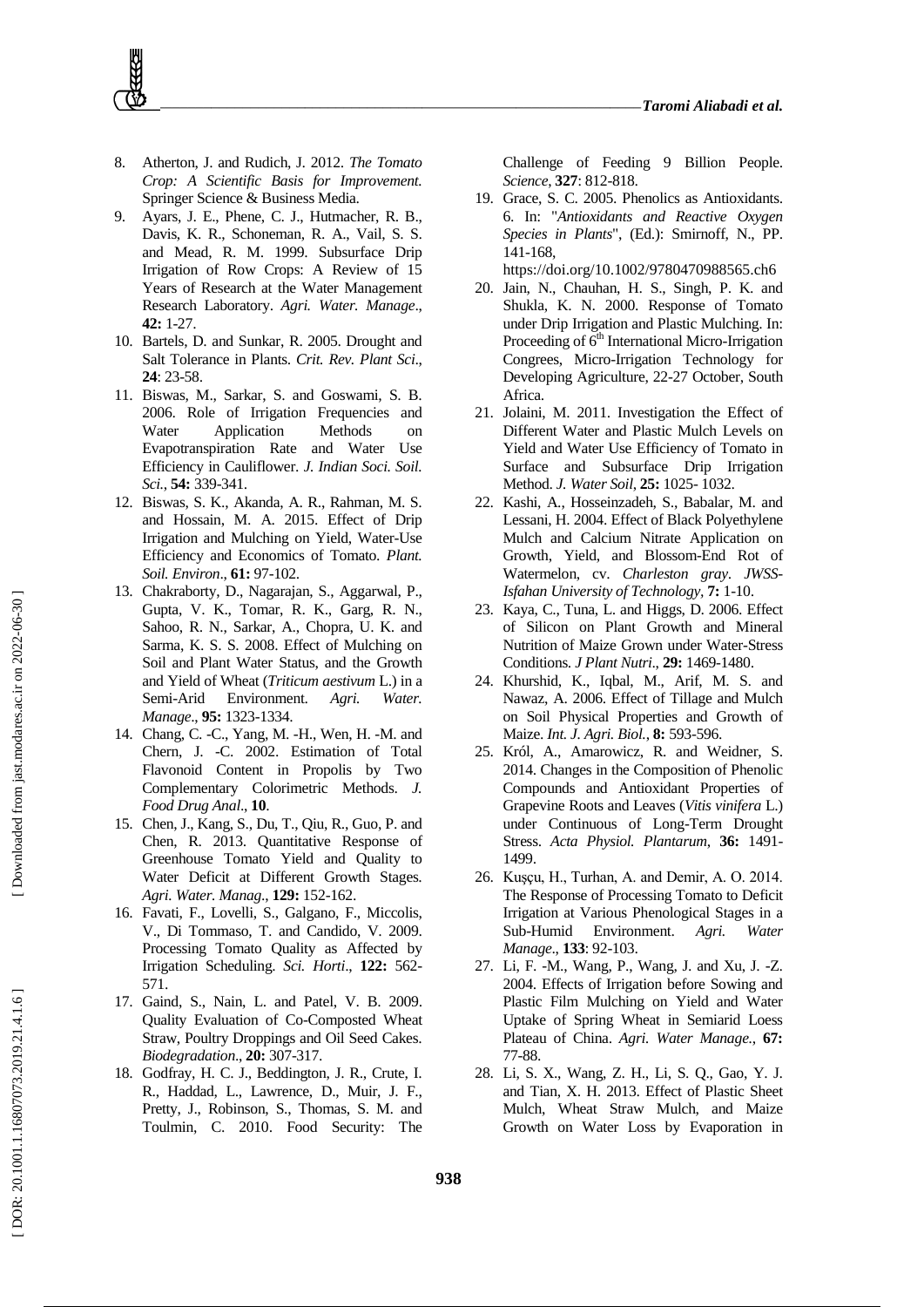Dryland Areas of China. *Agri. Water. Manage*., **116:** 39 -49.

- 29 . Liang, Y. -L., Wu, X., Zhu, J. -J., Zhou, M. -J. and Peng, Q. 2011. Response of Hot Pepper (*Capsicum annuum* L.) to Mulching Practices under Planted Greenhouse Condition. A*gri. Water. Manage.* , **99:** 111 -120.
- 30 . Liping, Y. X. D. X. S. 2007. Effects of Water Stress on the Growth and Eco -Physiology of Seedlings of the *Rhus typhina* [J]. *Sci. Silvae Sinicae*., **11:** 011.
- 31 . Mahajan, S. and Tuteja, N. 2005. Cold, Salinity and Drought Stresses: An Overview. *Arch. Biochem. Biophys*., **444:**139 -158.
- 32 . Majnoun, H. N., Siddique, K. H. M., Palta, J. A. and Berger, J. 2009. Effect of Soil Moisture Content on Seedling Emergence and Early Growth of Some Chickpea (*Cicer arietinum* L.) Genotypes., *J. Agr. Sci. Tech*. **11:** 401 -411
- 33 . Mishra, K. B., Iannacone, R., Petrozza, A., Mishra, A., Armentano, N., La Vecchia, G., Trtílek, M., Cellini, F. and Nedbal, L. 2012. Engineered Drought Tolerance in Tomato Plants Is Reflected in Chlorophyll Fluorescence Emission. *Plant Sci*., **182:** 79 -86.
- 34 . Mitchell, J. P., Shennan, C., Grattan, S. R. and May, D. M. 1991. Tomato Fruit Yields and Quality under Water Deficit and Salinity. *J. Am. Soc. Horti. Sci.*, **116:** 215 -221.
- 35. Mousavi. . Mousavi, S.F., Mostafazadeh -Fard, B., Farkhondeh, A. and Feizi, M. 2010. Effects of Deficit Irrigation with Saline Water on Yield, Fruit Quality and Water Use Efficiency of Cantaloupe in an Arid Region. *J. Agri. Sci. Tech.*, **11:** 469 -479.
- 36 . Mukherjee, A., Kundu, M. and Sarkar, S. 2010. Role of Irrigation and Mulch on Yield, Evapotranspiration Rate and Water Use Pattern of Tomato (*Lycopersicon esculentum* L.). *Agri. Water Manage.* **98:** 182 -189.
- 37 . Mukherjee, A., Sarkar, S. and Chakraborty, P. K. 2012. Marginal Analysis of Water Productivity Function of Tomato Crop Grown under Different Irrigation Regimes and Mulch Managements. *Agri. Water Manage*., **104:** 121 -127.
- 38 . Nandan, R. and Prasad, U. K. 1998. Effect of Irrigation and Nitrogen on Growth and Seed Yield of French Bean (*Phaseolus vulgaris*). *Indian J. Agron*., **43:** 550 -554.
- 39 . Nangare, D. D., Singh, Y., Kumar, P. S. and Minhas, P. S. 2016. Growth, Fruit Yield and Quality of Tomato (*Lycopersicon esculentum* Mill.) as Affected by Deficit Irrigation

Regulated on Phenological Basis. *Agri. Water Manage.*, **171:** 73 -79.

- 40 . Ngouajio, M., Wang, G. and Goldy, R. 2007. Withholding of Drip Irrigation between Transplanting and Flowering Increases the Yield of Field -Grown Tomato under Plastic Mulch. *Agri. Water Manage.,* **87:** 285 -291.
- 41 . Oliveira Neto, C. F. d., Lobato, A. K. D. S., Gonçalves -Vidigal, M. C., Costa, R. C. L. D., Santos Filho, B. G. D., Alves, G. A. R., Maia, W., Cruz, F. J. R., Neves, H. K. B. and Lopes, M. J. S. 2009. Carbon Compounds and Chlorophyll Contents in Sorghum Submitted to Water Deficit during Three Growth Stages. *J. Food. Agri. Environ.,* **7:** 588 -593.
- 42 . Owen, H. R. and Aung, L. H. 1990. Genotypic and Chemical Influences on Fruit Growth of Tomato. *HortSci.*, **25:** 1255 -1257.
- 43 . Patanè, C., Tringali, S. and Sortino, O. 2011. Effects of Deficit Irrigation on Biomass, Yield, Water Productivity and Fruit Quality of Processing Tomato under Semi-Arid Mediterranean Climate Conditions. S*ci. Horti.,* **129:** 590 -596.
- 44 . Petridis, A., Therios, I., Samouris, G., Koundouras, S. and Giannakoula, A. 2012. Effect of Water Deficit on Leaf Phenolic Composition, Gas Exchange, Oxidative Damage and Antioxidant Activity of Four Greek Olive (*Olea europaea* L.) Cultivars. *Plant Physiol. Biochem*., **60:** 1 -11.
- 45 . Pouzesh, S. M., Zolfi, B.M., Modaresi, M. and Behzadi, B. 2014. A Study of the Effects of Water Stress on Quantity and Quality of Tomato in Its Vegetative and Reproductive Growth Stages. *Iran. J. Horti. Sci. Technol.*, **44:** 451 - 459.
- 46 . Pulvento, C., Riccardi, M., Andria, R., Lavini, A. and Calandrelli, D. 2008. Effects of Deficit Irrigation on Two Cherry Tomato Cultivars in Hilly Areas. Irrigation in Mediterranean Agriculture: Challenges and Innovation for the Next Decades. *CIHEAM*, 177 -184.
- 47 . Ren, J., Dai, W., Xuan, Z., Yao, Y., Korpelainen, H. and Li, C. 2007. The Effect of Drought and Enhanced UV -B Radiation on the Growth and Physiological Traits of Two Contrasting Poplar Species. *Forest Ecol. Manag*., **239**: 112 -119.
- 48 . Renquist, A. R. and Reid, J. B. 2001. Processing Tomato Fruit Quality: Influence of Soil Water Deficits at Flowering and Ripening. *Crop Pasture Sci*., **52:** 793 -867.
- 49 . Roy, A. K., Muhsi, A. A. A. and Khan, A. H. 1990. Effect of Different Mulches on the

[Downloaded from jast.modares.ac.ir on 2022-06-30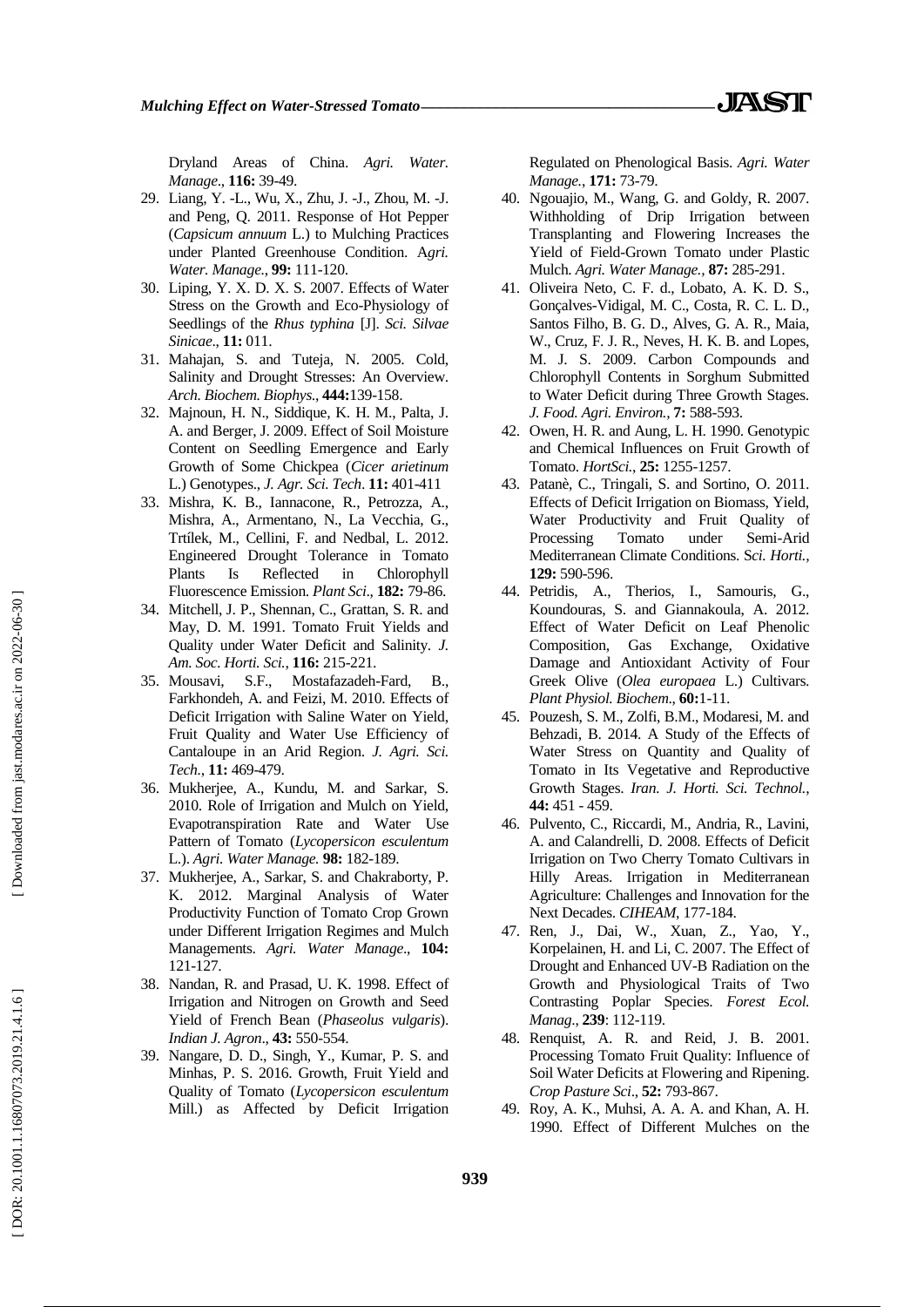Growth of Potato (*Solanum tuberosum* L.). *Bangladesh J. Bot* . **19:** 41 -46.

- 50 . Rzayev, M. A. 2017. Future Rationalization of Irrigated Agriculture: Multilevel Analyses for Salyan Steppe, Azerbaijan Republic. *J. Agr. Sci. Tech*., **19**: 647 -1660.
- 51 . Sánchez -Rodríguez, E., Rubio -Wilhelmi, M. M., Cervilla, L. M., Blasco, B., Rios, J. J., Rosales, M. A., Romero, L. and Ruiz, J. M. 2010. Genotypic Differences in Some Physiological Parameters Symptomatic for Oxidative Stress under Moderate Drought in Tomato Olants. *Plant Sci.,* **178:** 30 -40.
- 52 . Sarkar, S. and Singh, S. R. 2007. Interactive Effect of Tillage Depth and Mulch on Soil Temperature, Productivity and Water Use Pattern of Rainfed Barley (*Hordium vulgare* L.). *Soil Till. Res.,* **92:** 79 -86.
- 53 . Seng, K. H. 2014. The Effects of Drought, Waterlogging and Heat Stress on Tomatoes (*Solanum lycopersicon* L.). Doctoral (PhD) Theses [775], Department of Wine, Food and Molecular Biosciences. Lincoln University.
- 54 . Silva, M. D. A., Jifon, J. L., Da Silva, J. A. G. and Sharma, V. 2007. Use of Physiological Parameters as Fast Tools to Screen for Drought Tolerance in Sugarcane. *Brazilian J. Plant Physiol.,* **19:** 193 -201.
- 55 . Sinclair, T. R. and Ludlow, M. M. 1985. Who Taught Plants Thermodynamics? The Unfulfilled Potential of Plant Water Potential. *Funct. Plant Biol.*, **12:** 213 -217.
- 56 . Smirnoff, N. 1993. The Role of Active Oxygen in the Response of Plants to Water

Deficit and Desiccation. *New Phytol*., **125:** 27 - 58.

- 57 . Taiz, L., Zeiger, E., Møller, I. M. and Murphy, A. 2015. Plant Physiology and Development. 6th Edition, Sinauer Associates, Sunderland, CT.
- 58 . Wudiri, B. B. and Henderson, D. W. 1985. Effects of Water Stress on Flowering and Fruit Set in Processing -Tomatoes. *Sci. Horti*., **27:**  189 -198.
- 59 . Yaghi, T., Arslan, A. and Naoum, F. 2013. Cucumber (*Cucumis sativus,* L.) Water Use Efficiency (WUE) under Plastic Mulch and Drip irrigation. *Agri. Water Manage*., **128:,** 149 -157.
- 60 . Yuan, G. -F., Jia, C. -G., Li, Z., Sun, B., Zhang, L. -P., Liu, N. and Wang, Q. -M. 2010. Effect of Brassinosteroids on Drought Resistance and Abscisic Acid Concentration in Tomato under WaterStress. *Sci. Horti*., **126:** 103 -108.
- 61 . Yuan, X. K., Yang, Z.Q., Li, Y. X., Liu, Q. and Han, W. 2016. Effects of Different Levels of Water Stress on Leaf Photosynthetic Characteristics and Antioxidant Enzyme Activities of Greenhouse Tomato. *Photosynthetica.*, **54:** 28 -39.
- 62 . Zegbe -Domınguez, J., Behboudian, M., Lang, A. and Clothier, B. 2003. Deficit Irrigation and Partial Rootzone Drying Maintain Fruit Dry Mass and Enhance Fruit Quality in 'Petopride' Processing Tomato (*Lycopersicon esculentum*, Mill.). *Sci. Horti*., **98:** 505 -510.

**اثر خاکپوش بر برخی خصوصیات گوجه فرنگی )**.Mill *esculentum Lycopersicon* **) تحت تنص کن آبیاری**

**ب. طارهی علی آبادی، م. ر. حسنذخت، ح. اعتصاهی، ح. ع. علیخانی، و ح. دهقانیسانیج**

**چکیذه**

این تحقیق با هدف ارزیابي اثر مجزا و ترکیبي رژیم های آبیاري قطره اي (۵۰٪، ۷۰٪ و ۱۰۰ درصد ًیاز آتي گیا،ُ CWR )ٍ خاکپَش ّاي هختلف )تذٍى خاکپَش ، NM، خاکپَش تراضِ چَب، WCM، خاکپَش تراضِ چَب کوپَست ضذ،ُ CWCM؛ ٍ خاکپَش پالستیکي، PM )تر ترخي از

[Downloaded from jast.modares.ac.ir on 2022-06-30]